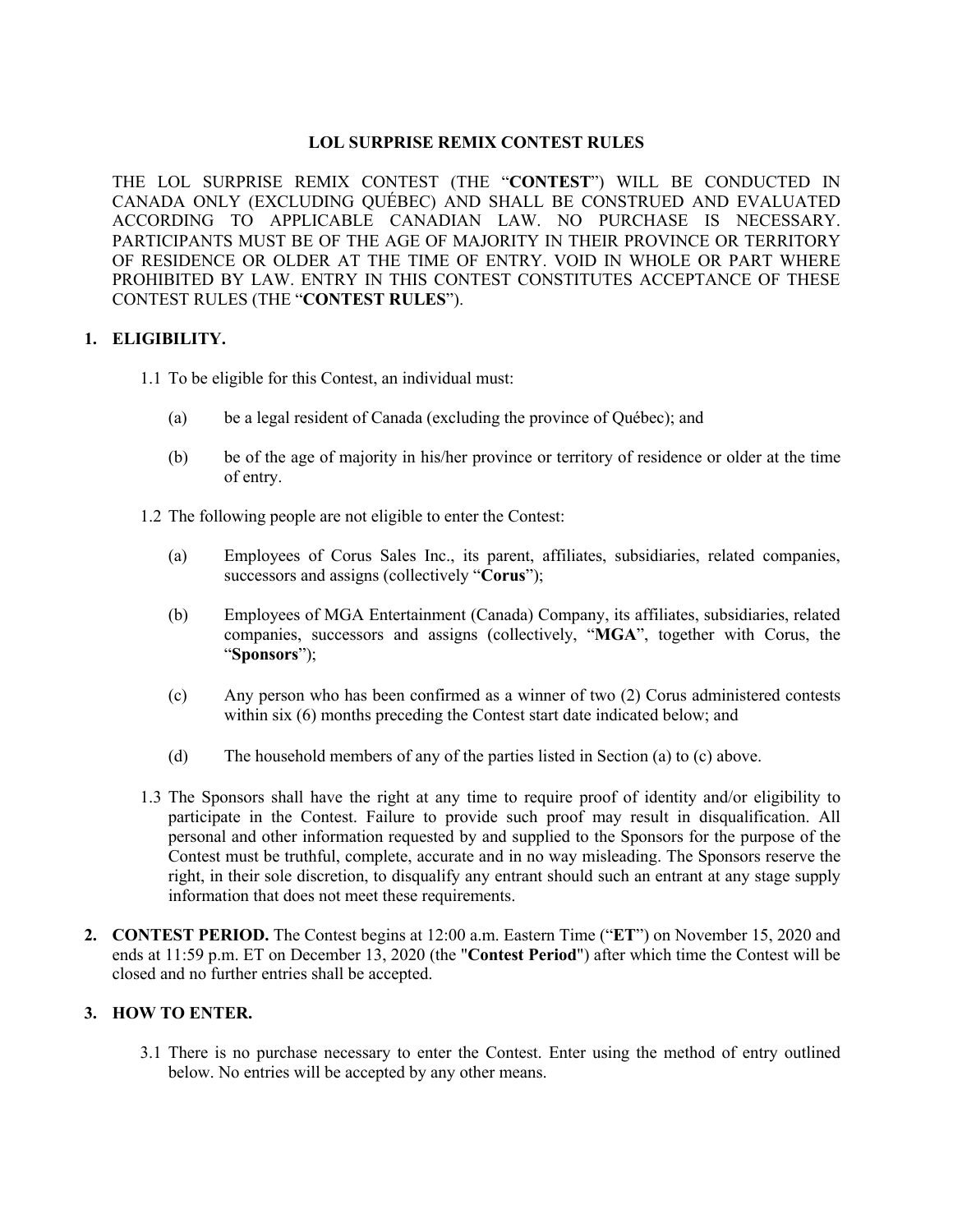- (a) To enter online, complete and submit the entry form located at https://www.ytv.com/lolsurpriseremix (the "**Contest Microsite**").
- 3.2 Limit of one (1) entry per e-mail address per day. In the case of multiple entries, only the first eligible entry will be considered.
- 3.3 All entries, become the sole property of the Sponsors and will not be returned for any reason. Entries must be received no later than the end of the Contest Period. Entries will be declared invalid if they are late, illegible, incomplete, damaged, irregular, mutilated, forged, garbled or mechanically or electronically reproduced. Unless otherwise set out herein, no communication or correspondence will be exchanged with entrants except with those selected as a potential winner.
- 3.4 Entries received online shall be deemed to be submitted by the authorized account holder of the email address associated with the entry. For the purpose of the Contest Rules, "authorized account holder" of an e-mail address is defined as the natural person who is assigned to an e-mail address by an Internet access provider, on-line service provider, or other organization responsible for assigning e-mail addresses for the domain associated with the submitted e-mail address. Any entrant may be required to provide the Sponsors with proof that they are the authorized account holder of the e-mail address associated with their entry.

### **4. PRIZES.**

- 4.1 There are five (5) prizes (each, a **"Prize**", collectively the **"Prizes**") available to be won by the Prize winners (each a "**Winner**", collectively the "**Winners**") each consisting of:
	- (a) Two ( 2) *L.O.L. Surprise! Remix Hairflip Dolls*;
	- (b) One (1) *L.O.L. Surprise! Remix Pet*;
	- (c) Four (4) *L.O.L. Surprise! O.M.G. Remix Fashion Dolls;*
	- (d) One (1) *L.O.L. Surprise! O.M.G. Remix 2020 Collector Edition.*;
	- (e) One (1) *L.O.L. Surprise! O.M.G. Remix 4-in-1 Plane*; and
	- (f) One (1) *L.O.L. Surprise O.M.G. Remix Super Surprise*.
- 4.2 Each Prize shall have an approximate retail value of seven hundred and fifteen Canadian dollars and ninety cents (CDN\$715.90);
- 4.3 Winners are not entitled to monetary difference between actual Prize value and stated approximate Prize value, if any.
- 4.4 Prizes will be distributed within thirty (30) days after each Winner has been successfully contacted and notified of his/her Prize and fulfilled the requirements set out herein.

#### **5. PRIZE CONDITIONS.**

5.1 Winners will be responsible for any other expenses not explicitly included in the Prizes.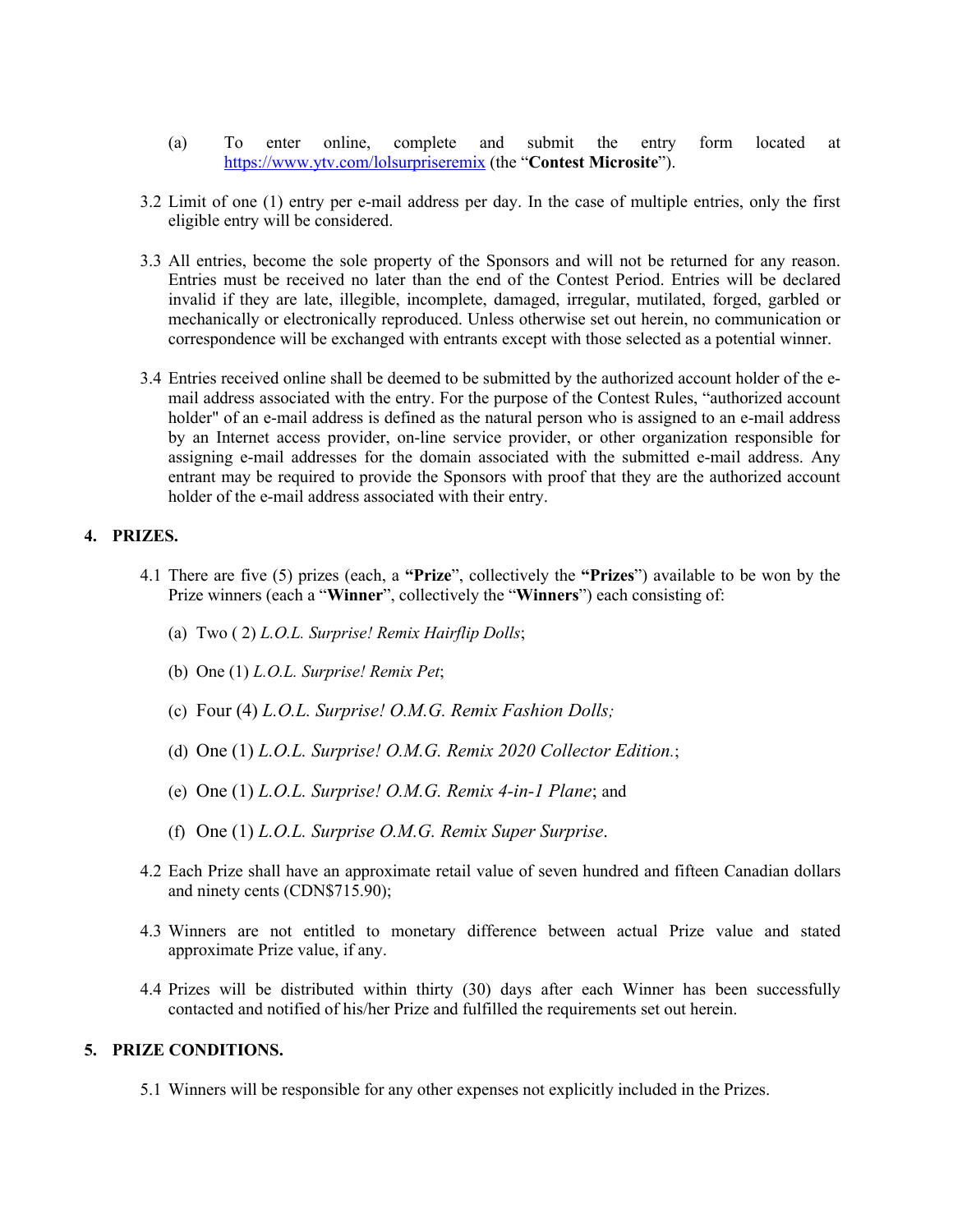- 5.2 Prizes must be accepted as awarded and cannot be transferred, assigned, substituted or redeemed for cash, except at the sole discretion of the Sponsors. Any unused, unclaimed or declined portion of a Prize will be forfeited, have no cash value and the Sponsors shall have no obligation to provide either an alternative or value-in-kind. The Sponsors reserve the right, in their sole discretion, to substitute a prize of equal or greater value if a Prize (or any portion thereof) cannot be awarded for any reason.
- 5.3 Shipped Prizes shall not be insured and the Sponsors shall not assume any liability for lost, damaged or misdirected Prizes.

# **6. WINNER SELECTION.**

- 6.1 Five (5) Winners shall be selected as follows:
	- (a) On or about December 15, 2020 in Toronto, Ontario, five (5) entrants will be selected by a random draw from all eligible entries received during the Contest Period. Each entrant shall be eligible to win only one (1) Prize. The odds of being selected as a potential winner are dependent upon the number of eligible entries received by Corus. Before being declared a Winner, each selected entrant shall be required to correctly answer, without assistance of any kind, whether mechanical or otherwise, a time-limited, mathematical skill-testing question to be administered during a pre-arranged telephone call or by e-mail, to comply with the Contest Rules and to sign and return the Release (described below).
	- (b) EACH SELECTED ENTRANT WILL BE NOTIFIED BY E-MAIL NO LATER THAN DECEMBER 16, 2020 AT 5:00 P.M. ET AND MUST RESPOND WITHIN TWO (2) BUSINESS DAYS OF NOTIFICATION. Upon notification, the selected entrant must respond by telephone or e-mail (as specified in the notification) to the contact number or e-mail address provided no later than the indicated deadline set out in the Contest Rules and/or the notification. If the selected entrant does not respond accordingly, he/she will be disqualified and will not receive a Prize and another entrant may be selected in the Sponsors' sole discretion until such time as an entrant satisfies the terms set out herein. The Sponsors are not responsible for the failure for any reason whatsoever of a selected entrant to receive notification or for the Sponsors to receive a selected entrant's response.
	- (c) If, as a result of an error relating to the entry process, drawing or any other aspect of the Contest, there are more selected entrants than contemplated in these Contest Rules, there will be a random draw amongst all eligible Prize claimants after the Contest's closing date to award the correct number of Prizes.
- **7. RELEASE.** Potential Winners will be required to execute a legal agreement and release ("**Release**") that confirms each potential Winners': (i) eligibility for the Contest and compliance with these Contest Rules; (ii) acceptance of the Prize as offered; (iii) release of each of the Sponsors and each of their employees, directors, officers, suppliers, agents, sponsors, administrators, licensees, representatives, advertising, media buying and promotional agencies (collectively, the "**Releasees**") from any and all liability for any loss, harm, damages, cost or expense arising out of participation in the Contest, participation in any Contest-related activity or the acceptance, use, or misuse of any Prize, including but not limited to costs, injuries, losses related to personal injuries, death, damage to, loss or destruction of property, rights of publicity or privacy, defamation, or portrayal in a false light, or from any and all claims of third parties arising therefrom; and (iv) grant to the Sponsors of the unrestricted right, in the Sponsors' collective or individual discretion, to produce, reproduce, display, publish, convert, post, serve, broadcast, exhibit,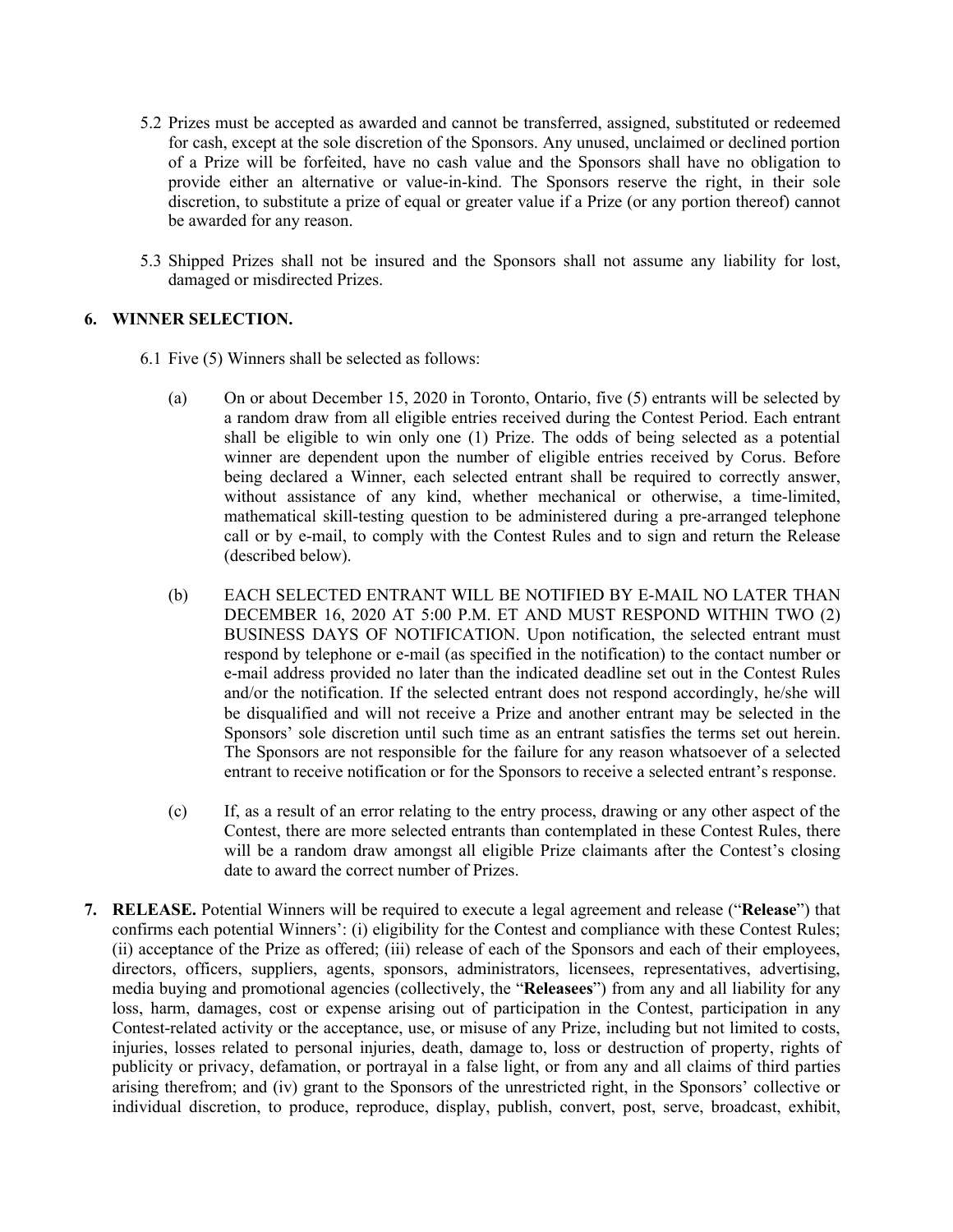distribute, adapt and otherwise use or re-use the Winners' name, statements, image, likeness, voice and biography, in any and all media now known or hereafter devised, in connection with the Contest and the promotion and exploitation thereof. The executed Release must be returned within two (2) business days of the date indicated on the accompanying letter of notification or the verification as a Winner or the selected entrant will be disqualified and the Prize forfeited.

- **8. INDEMNIFICATION BY ENTRANT.** By entering the Contest, each entrant releases, indemnifies and holds Releasees harmless from any and all liability for any injuries, loss or damage of any kind to the entrant or any other person, including personal injury, death, or property damage, resulting in whole or in part, directly or indirectly, from (a) their participation in the Contest or any Contest-related activity; (b) the acceptance, use, or misuse of any Prize; or (c) any breach of the Contest Rules. Each entrant agrees to fully indemnify the Releasees from any and all claims made by third parties relating to the entrant's participation in the Contest, without limitation.
- **9. LIMITATION OF LIABILITY.** The Sponsors assume no responsibility or liability for lost, late, unintelligible/illegible, falsified, damaged, misdirected or incomplete entries, notifications, responses, replies or any Release, or for any computer, online, software, telephone, hardware or technical malfunctions that may occur, including but not limited to malfunctions that may affect the transmission or non-transmission of an entry. The Sponsors are not responsible for any incorrect or inaccurate information, whether caused by website users or by any of the equipment or programming associated with or utilized in the Contest or by any technical or human error which may occur in the administration of the Contest. The Sponsors assume no responsibility or liability in the event that the Contest cannot be conducted as planned for any reason, including reasons beyond the control of the Sponsors, such as infection by computer virus, bugs, tampering, unauthorized intervention, fraud, technical failures, or corruption of the administration, security, fairness, integrity or proper conduct of this Contest and/or the Contest Microsite.
- **10. CONDUCT.** By participating in the Contest, each entrant is deemed to have executed and agrees to be bound by the Contest Rules, which will be posted at the Contest Microsite throughout the Contest Period. Each entrant further agrees to be bound by the decisions of the Sponsors, which shall be final and binding in all respects. The Sponsors reserve the right, in their sole discretion, to disqualify any entrant found to be: (a) violating the Contest Rules; (b) tampering or attempting to tamper with the entry process or the operation of the Contest and/or the Contest Microsite or any related promotional website; (c) violating the terms of service, conditions of use and/or general rules or guidelines of any Corus property or service; and/or (d) acting in an unsportsmanlike or disruptive manner, or with intent to annoy, abuse, threaten or harass the Sponsors or any other person. CAUTION: ANY ATTEMPT TO DELIBERATELY DAMAGE THE CONTEST MICROSITE OR ANY RELATED WEBSITE OR UNDERMINE THE LEGITIMATE OPERATION OF THE CONTEST MAY BE A VIOLATION OF CRIMINAL AND CIVIL LAWS. SHOULD SUCH AN ATTEMPT BE MADE, THE SPONSORS RESERVE THE RIGHT TO SEEK REMEDIES AND DAMAGES TO THE FULLEST EXTENT PERMITTED BY LAW, INCLUDING BUT NOT LIMITED TO CRIMINAL PROSECUTION.